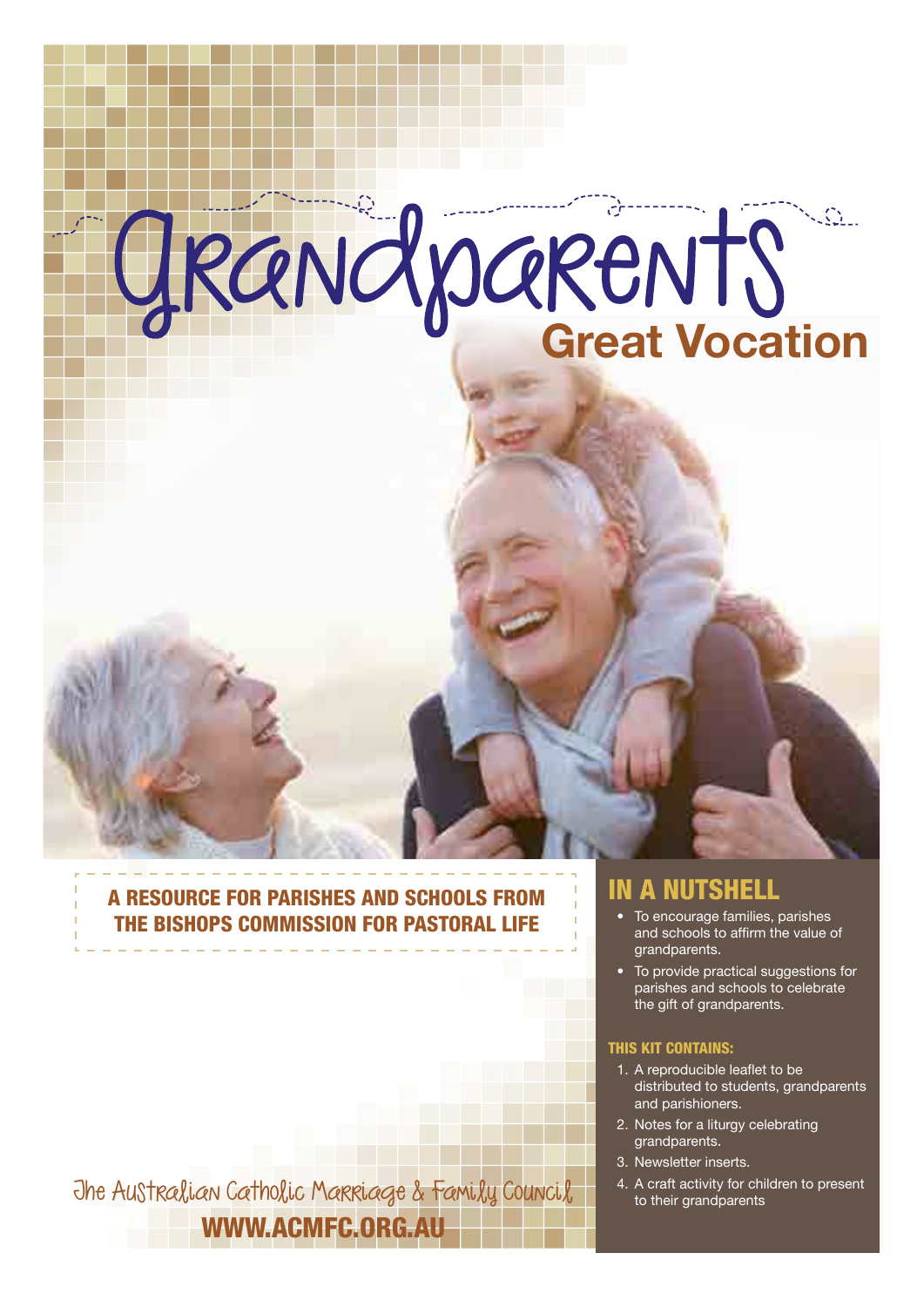## HOW TO USE THIS **RESOURCE**

- 1. Reproduce the handout to distribute to families at Mass or via the school. Alternatively, some of the content of the handout could be included in the parish/school newsletter.
- 2. Use the liturgy notes for a prayer assembly or dedicated Mass in honour of grandparents.
- 3. Use the newsletter clipboard for simple ways of affirming grandparents and their role in their grandchildren's lives.
- 4. Invite grandparents to visit the school for a morning and treat them to a class tour.
- 5. Take the children to visit the residents of your local aged care home – a source of wonderful grandparent figures especially for those children whose grandparents are deceased or live remotely from them.
- 6. A time to use this resource is a special occasion such as the feast of St Joachim and Anne (July 26), school Grandparents Day, or in Family Week.
- 7. Grandparents could use it with their grandchild(ren) to spark discussion.
- 8. The Parish School could organise, with the Parish Priest, a "Grandparents Sunday Mass", or perhaps a series of these each month on a class-by-class basis – a sure way of boosting Mass attendance over the year.



#### Dear Friends,

Grandparents are of unique importance in family life generally and particularly in the transmission of faith through the generations. They provide children with a stability and sense of identity and continuity. Many grandparents are also significant carers in the lives of their grandchildren, sometimes even the primary carer.

A 'grandparents day' is an increasingly popular event in the calendar of schools. Evidently it is appreciated by both students and their grandparents. It is a simple and powerful way to affirm and encourage family life and the transmission of the faith.

We are delighted to offer you this resource to assist you in supporting the grandparent figures in your wider school community. It comes with the desire of the Bishops of Australia to see every family flourish as an effective community of Christ's love

With every blessing,

Bishop Michael Kennedy Bishops Commission for Pastoral Life



## NEWS FLASH: GRANDPARENTS ARE VITAL, POPE TELLS YOUTH

---------------

## RIO DE JANEIRO, JUL 26, 2013

"Saints Joachim and Anne were part of a long chain of people who had transmitted their love for God, expressed in the warmth and love of family life", Pope Francis told the World Youth Day crowds in Brazil. "How important grandparents are for family life, for passing on the human and religious heritage which is so essential for each and every society! How important it is to have intergenerational exchanges and dialogue, especially within the context of the family. Children and the elderly build the future of peoples: children because they lead history forward, the elderly because they transmit the experience and wisdom of their lives. This relationship and this dialogue between generations is a treasure to be preserved and strengthened!

f, J.

J. J.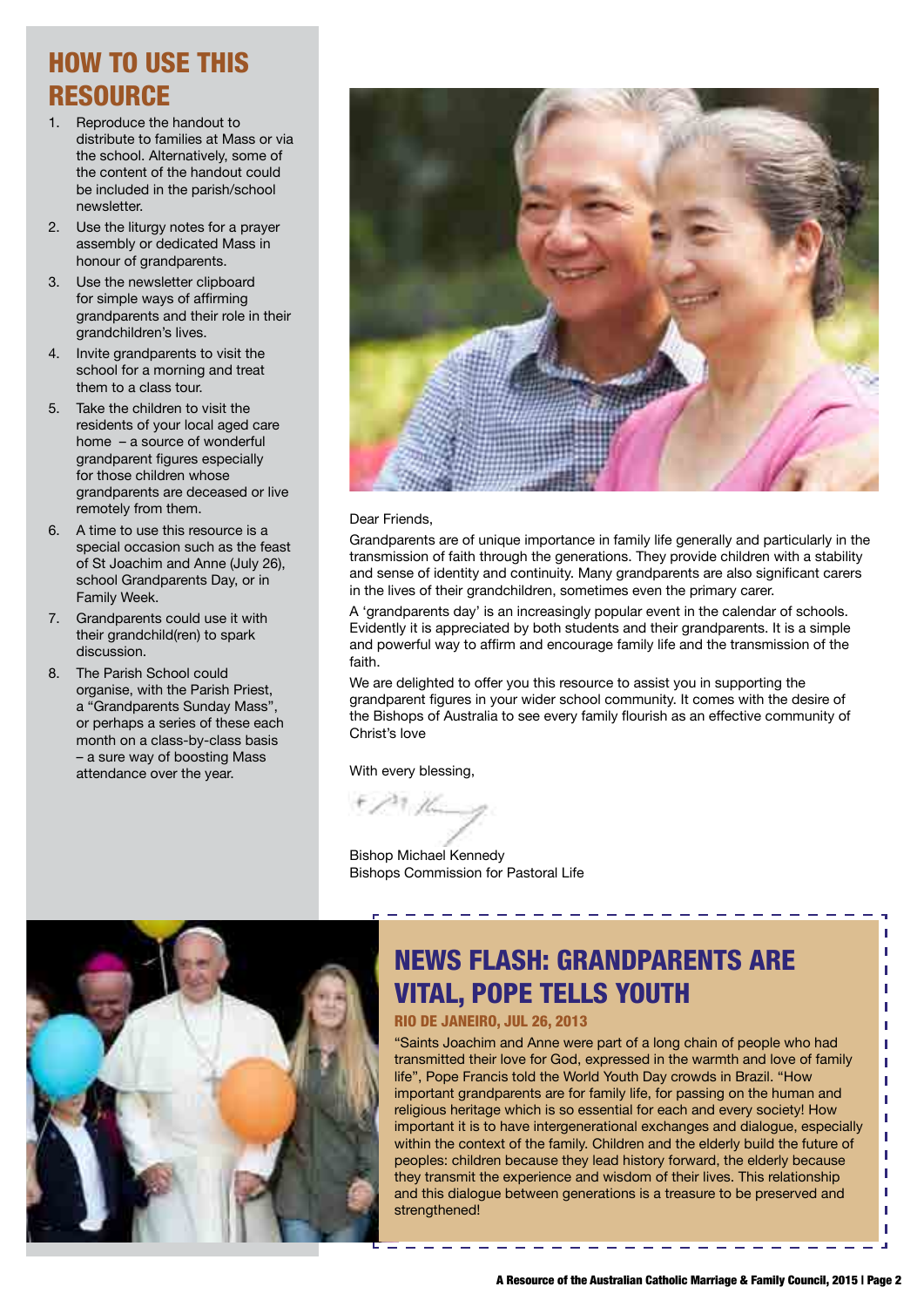#### **INTRODUCTION**

Today we celebrate the gift of grandparents. These ancestors have given us the gift of life. They continue to give us the gift of love.

## OPENING PRAYER

Father in heaven, you have blessed the generations with your steadfast love. Keep us faithful to your covenant.

## READINGS

Note: these readings have been adapted for children.

#### FIRST READING: GEN 48:8-11,14-16, 20

*In this passage, the elderly Jacob (also called 'Israel') blesses his grandchildren.* When Israel saw Joseph's sons, he said, "Who are these?" Joseph said to his father, "They are my sons, whom God has given me". And he said, "Bring them to me, please, that I may bless them". Now the eyes of Israel were dim with age and he could not see well. So Joseph brought them near him; and he kissed them and embraced them. Israel said to Joseph, "I did not expect to see your face and here God has let me see your children also". Israel stretched out his right hand and laid it on the head of Ephraim, who was the younger, and his left hand on the head of Manasseh. He blessed Joseph, and said, "The God before whom my ancestors Abraham and Isaac walked, the God who has been my shepherd all my life to this day, the angel who has redeemed me from all harm, bless the boys; and in them let my name be perpetuated, and the name of my ancestors Abraham and Isaac; and let them grow into a multitude on the earth".

So he blessed them that day, saying, "By you Israel will invoke blessings, saying, 'God make you like Ephraim and like Manasseh'."

The Word of the Lord.

### PSALM 103

*Response: Bless the LORD, O My Soul*

Bless the LORD, O my soul, and all that is within me, bless his holy name! R

He forgives all our sins, heals our sickness, and crowns us with steadfast love and mercy. R

The LORD is merciful and kind, slow to anger and abounding in love. R

As high as the heavens are above the earth, so great is his steadfast love toward those who love him. R

As for us, our days are like grass; for the wind passes over it and it is gone. But the love of the LORD is everlasting. R

His righteousness will be given to our children's children, of those who keep his covenant. R

## GOSPEL: MARK 10:13-16

People kept bringing young children to Jesus that he might touch them. The disciples tried to stop them. But when Jesus saw it, he was annoyed. He said to them, "Let the children to come to me and do not stop them. For it is to such as these that the kingdom of God belongs. Truly I tell you, whoever does not accept and welcome the kingdom of God like a little child shall not enter it".

And Jesus took the children in his arms and blessed them, placing his hands upon them.

The Gospel of the Lord.

## PRAYERS OF THE FAITHFUL

Leader: God has made a covenant of everlasting love. Let us pray with trust in his love.

- 1. For all grandparents: that their presence be a sign of God's love for their grandchildren and that their memories help younger generations to connect with their origins. We pray to the Lord.
- 2. For grandparents: may they continue to pass on to future generations their faith and their mature human and spiritual experience. We pray to the Lord.
- 3. For grandparents raising children: that their selfless love and commitment be recognised and supported by those around them. We pray to the Lord.
- 4. For grandparents: that they may be blessed in the affection and gratitude of their grandchildren. May they always encounter respect and love. We pray to the Lord.
- 5. For children who have no grandparents: that they may find encouragement in the friendship and support of faith-filled seniors. We pray to the Lord.
- 6. For grandparents who have died: that their families will be consoled in their loss of one so precious to them. We pray to the Lord

#### BLESSING OF GRANDPARENTS

INVITE THE CHILDREN TO READ THE FOLLOWING PRAYER FOR THEIR GRANDPARENTS.

#### A PRAYER FOR GRANDPARENTS

Dear God,

Please bless our grandparents.

Thank you for the life they gave my

parents and for the life they give to me. For the ways they helped me and made me strong, I give thanks.

For the ways they love me no matter what, I rejoice.

For the ways they have paved the road that leads me here, I am grateful.

Let them grow in wisdom and joy in life. Let them find peace and rest from their work.

Let them be healed of every sickness and pain.

And let them see with their own eyes the glory of your Son, Jesus, in the love of their children and grandchildren.

Bless them always until they come to rest in you.

We ask this through Christ our Lord. Amen.

*PRAYER BY DIANA MACALINTAL COPYRIGHT © 2005 HTTP://DSJLITURGY.ORG/2006/08/27/A-PRAYER-FOR-GRANDPARENTS/* 

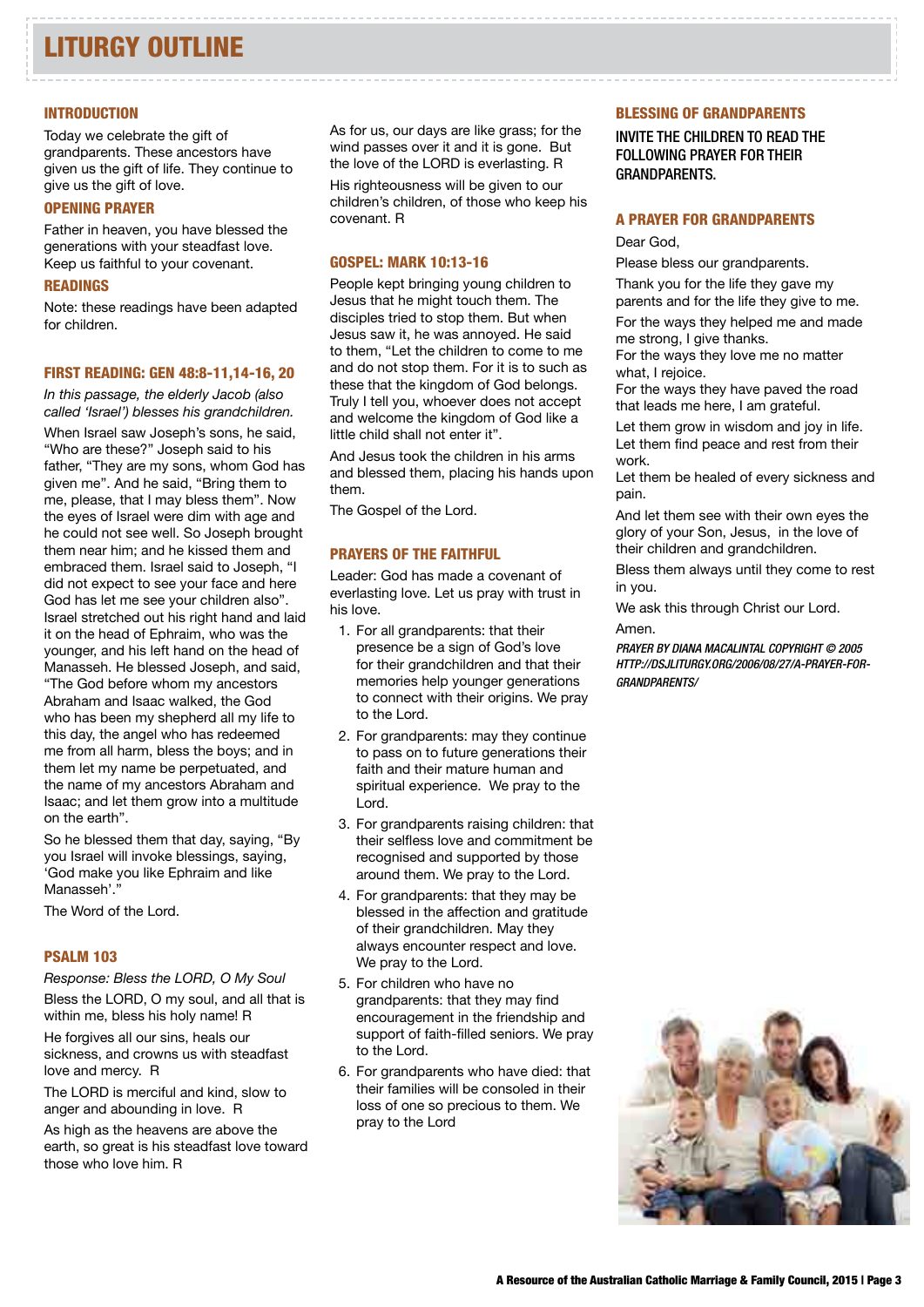## LITURGY OUTLINE

## HOMILY NOTES BLESSINGS OF A GRANDFATHER

The tender reunion of Jacob (also called Israel) in the first reading, with his son Joseph and grandsons, is a powerful scene. How wonderful for the two grandsons, Ephraim and Manasseh, to be embraced so affectionately by their grandfather and then blessed so earnestly with Jacob's yearning, even foretelling that the two boys will become role models for the Jewish people into the future. By his blessing, Jacob ('Israel') is reminding them of the special relationship they share with God. Even though his grandsons are living in exile in Egypt, outside the land which God promised to their great, great grandfather Abraham, they must never forget their true homeland. Even though his grandsons are growing up in a foreign culture that worships many gods, they must never forget that they belong to a people that lives by the ways of the one, living God. What a powerful blessing.

Blessings are common in the scriptures and in our Jewish and Christian traditions. In the Jewish scriptures we read often of a father blessing his sons as he approaches death. In Jewish homes to this day, it is customary as part of Sabbath rituals for parents to place their hands upon each of their children and say a blessing. The blessing of boys refers back to this blessing of Ephraim and Manessah, while the blessing of girls refers to the matriarchs Sarah, Rebecca, Rachel and Leah; all fine role models of faithfilled men and women. This is then followed by 'the priestly blessing' prescribed by the Lord to Moses (Numbers 6:22- 26): The LORD bless you and keep you; the LORD make his face shine on you and be gracious to you; the LORD turn his face toward you and give you peace.

Similarly, blessings are an important part of our Christian tradition. For example, we have the blessing of food ('grace before meals'), of water ('holy water'), of objects (like rosary beads) and special blessings for people (such as the nuptial blessing at a wedding) and at the end of the Mass.







## STS. JOACHIM AND ANNE

Joachim and Anne were greatly honoured by God who gave them a daughter conceived without sin who was to become known as the Mother of God! It would seem that they performed their parenting responsibilities with great grace. Their feast day on July 26 is a day to honour them and all grandparents for their contribution to our lives.

## FACT FILE

We know very few facts about Sts. Joachim and Anne, the only recorded stories of them are from an apocryphal gospel dating from the 4th Century AD called the Protoevangelium of James. The legend told in this document says that after years of childlessness, an angel appeared to tell Anne and Joachim that they would have a child. Whatever their names or the facts of their lives, we can assume that Mary was raised in a Jewish family home faithful to God and to the religious traditions of her day such that she was led to respond wholeheartedly to God's request with faith, "Let it be done to me as you will."

(adapted from www.catholic.org/saints)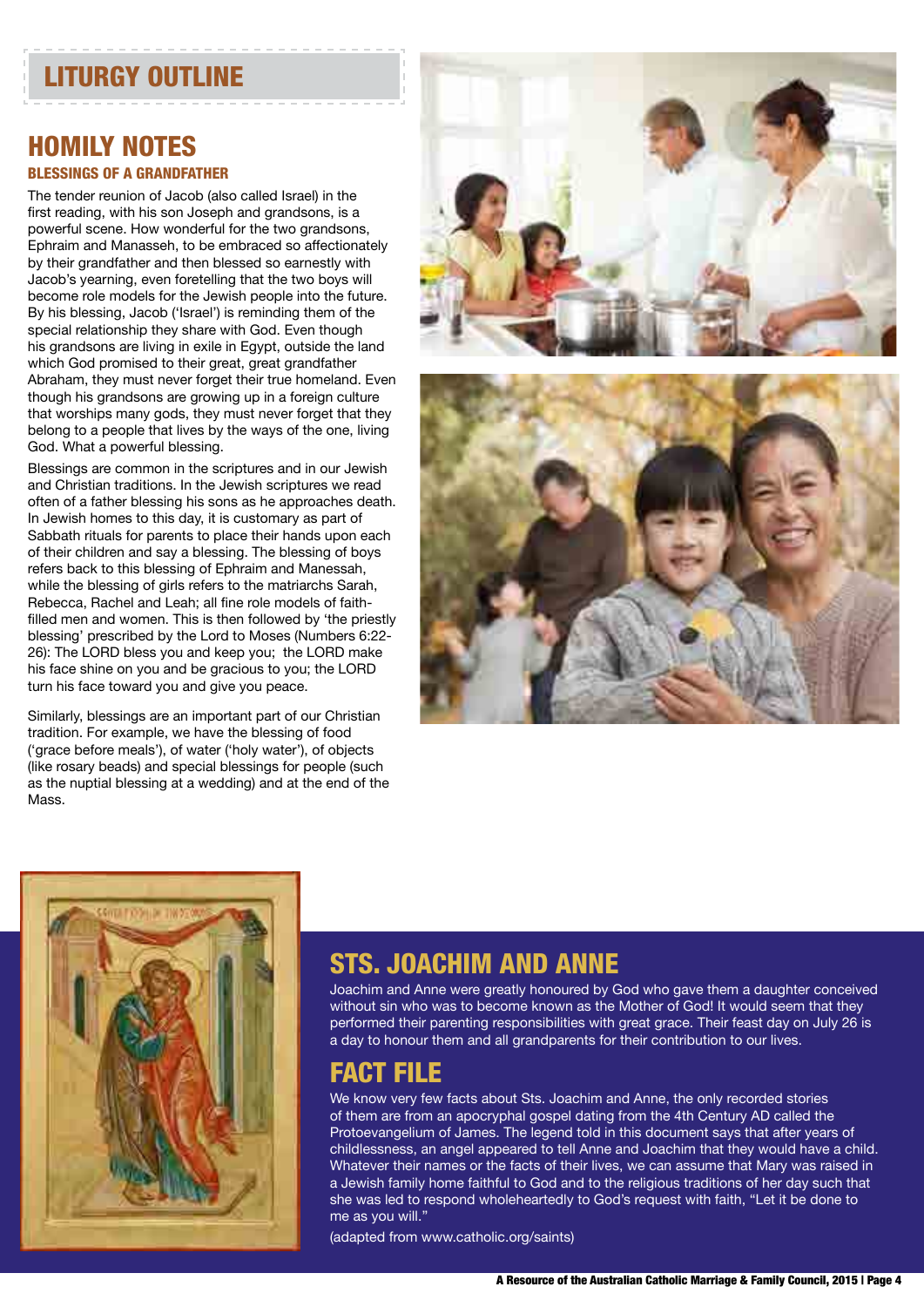# newsletter **CLIPBOARD**

## JULY 26,

WE CELEBRATE THE FEAST OF STS JOACHIM AND ANNE, GRANDPARENTS OF JESUS.

To all our grandparents, thanks for all the gifts of life and faith they have given us.

## THE FEAST OF SAINTS JOACHIM AND ANNE (JULY 26)

YOUR COPY OF 'GRANDPARENTS - GREAT CATION' IN THE CHURCH FOYER TODAY

## SAINTS JOACHIM AND ANNE (FEAST JULY 26)

ARE ROLE MODELS FOR GRANDPARENTS. HAPPY TO ALL OUR GRANDPARENTS!



EACH GRANDPARENT IS UNIQUE AND IRREPLACEABLE. AS SOCIETY CHANGES, THE ROLE OF GRANDPARENTS CHANGES. BUT SOME THINGS ABOUT GRANDPARENTS ARE CONSTANT. JOIN US IN CELEBRATING THE GIFT THEY ARE IN OUR LIVES!

## rlation TO GRANDPARENTS



Date:

Time:

Location: